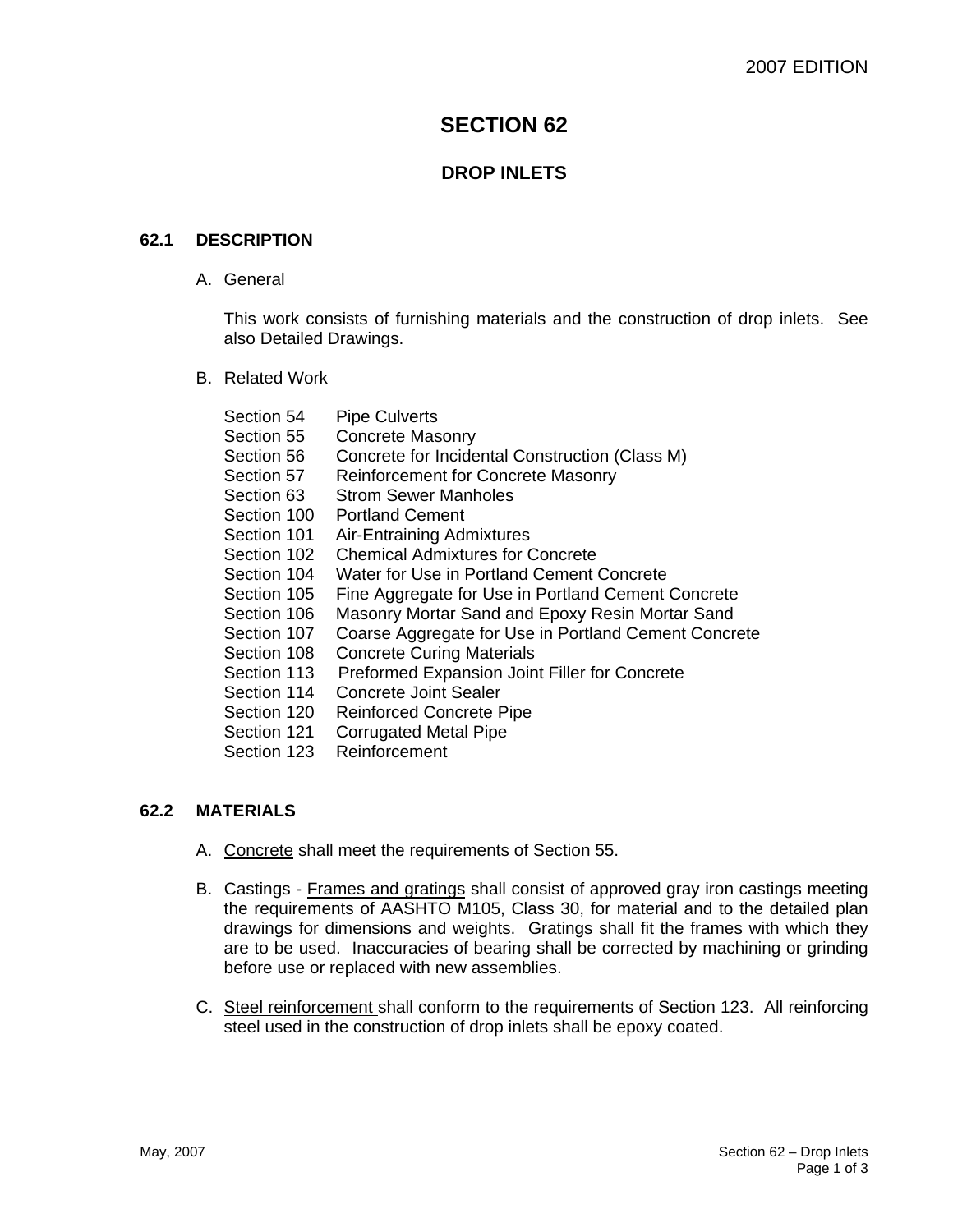- D. Mortar shall consist of one (1) part Portland Cement and two (2) parts mortar sand conforming to Sections 100 and 106 respectively.
- E. Curing compound shall conform to the requirements of Section 108.

## **62.3 CONSTRUCTION REQUIREMENTS**

Type "E" inlets shall be cast in-place and precasting of Type E inlets is not permitted. Special Type "B" and Type "B" inlets maybe precast with prior authorization of the Engineer. A requirement to precasting Special Type "B" and Type "B" inlets will be the submission of precasting details (shop drawings) and reinforcement inspections by the Engineer prior to placement of concrete.

Concrete for drop inlets shall be proportioned, mixed, hauled, and placed in accordance with Section 55.

When the foundation for a drop inlet is in new embankment, the embankment shall be constructed to an elevation at least one (1) foot above the footing before the foundation for the drop inlet is prepared. The foundation shall be compacted to the satisfaction of the Engineer.

The foundation excavated for drop inlets shall be thoroughly moistened immediately prior to the placing of the concrete.

Epoxy coated steel reinforcement shall be placed in accordance with Section 57.

Castings shall be set in full mortar beds or secured as shown on the plans. Castings shall be set accurately to the correct elevation so subsequent adjustment will not be necessary.

Inlet and outlet pipe connections shall be of the same size and kind and shall meet the same requirements as the pipe they connect. Unless otherwise permitted by the Engineer, pipe sections shall be flush on the inside of the structure wall and project outside sufficiently for proper connection with the next pipe section. Masonry shall fit neatly and tightly around the pipe.

The finished surface of the concrete shall present a neat and smooth appearance. Concrete shall be protected and cured in accordance with Sections 55, except the minimum curing time before removing forms may be reduced to seventy-two (72) hours. The other provisions regarding curing time shall be maintained.

Upon completion and curing of the unit, the sheeting, bracing, forms, and falsework shall be removed and the excavation backfilled. The unit shall not be backfilled until the completion of the 72 hour curing period, or until the concrete reaches a minimum compressive strength of 3000 psi. Backfill shall be placed in layers not exceeding six (6) inches thick and compacted to the same degree as specified for the adjacent